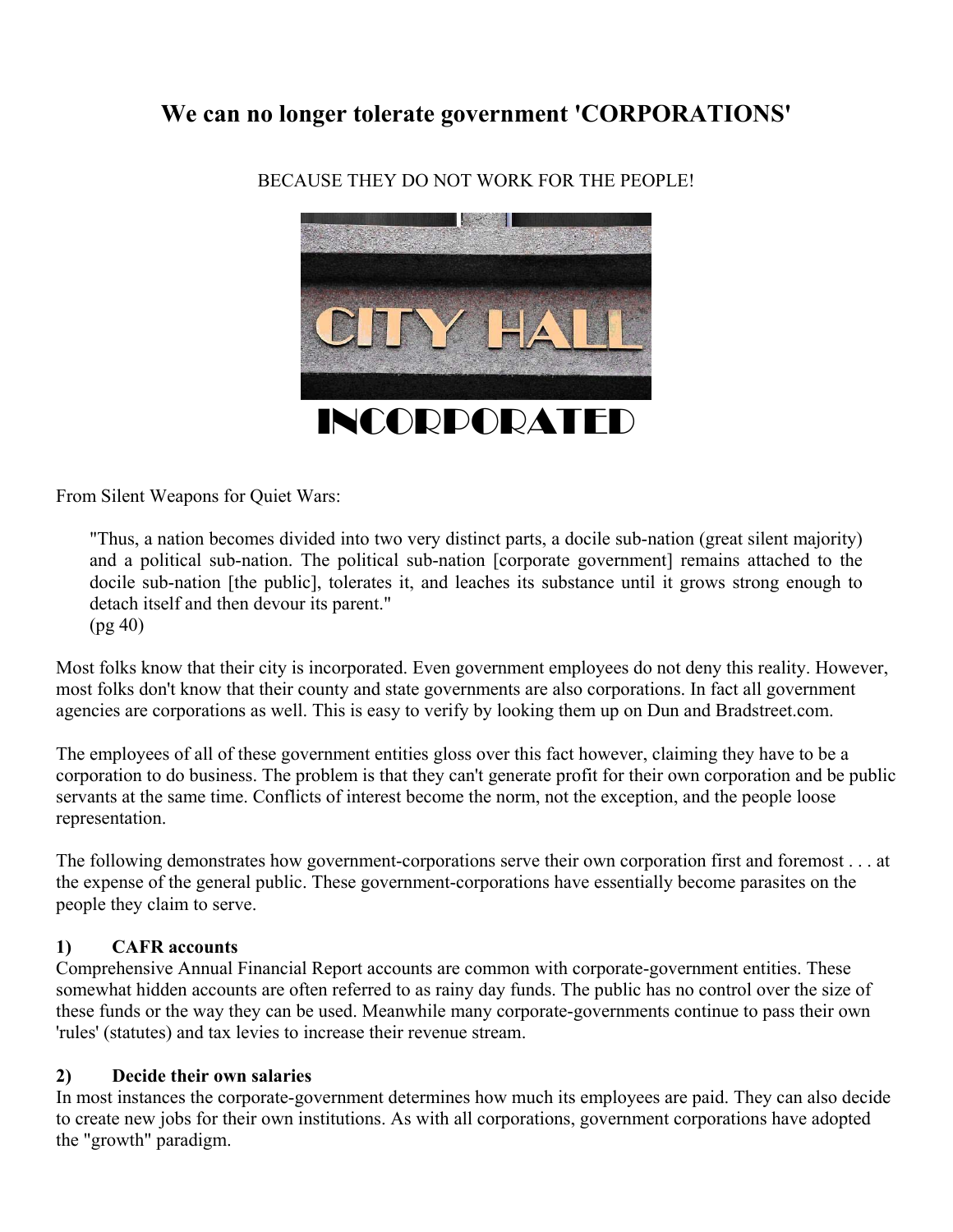# **3) Unlimited ability to create rules, fines and fees**

When cities pass statutes (rules) that levy fees and fines, the general public is coerced into paying more for services they never requested. And, most municipal corporate charters do not include a limit on the number of new rules that can be created. These new rules don't necessarily serve the best interests of the community. This rule making power encourages corruption as well. Rules and policies are established all of the time that benefit large corporations over small locally owned businesses.

# **4) Acceptance of 'political' federal-agenda grants (bribes)**

The corporate-government also has the ability to sign contracts and accept money from the fourth (unconstitutional) branch of the federal government: the 450 agencies now listed on the Federal Register under the 'administrative' function of the Executive Branch. All of these so-called agencies are listed as corporations on Dun and Bradstreet.

A great example is the bogus CO2 global warming scam. Climate actions plans are being implemented throughout our country via federal grants. The American people were never consulted or asked to weigh in on this bankster driven cap and trade scheme. even though 31,000 independent American scientists (see *The Global Warming Petition*) have done their best to expose that there is no such thing as CO2 climate change. The fourth branch of the US government (corporation) is funding massive changes to our economy and lifestyles via the corporate-government-agency network.

Another good example is the establishment of "fusion centers" and militarized police forces. After 911, state, county and local governments took grants for the construction of a police state. The money was accepted and programs were instituted without any questioning of the 'official' 911 story which has been exposed as false for many years. See: youtube - *Building 7 - Gone in 7*

## **5) Eminent Domain**

Corporate-governments claim the authority of "eminent domain". They decide, without permission from the public, to acquire property from homeowners and sell it to commercial enterprises. Many times these profit driven actions are done to benefit friends and/or campaign contributors.

# **6) The two minute rule**

The two minute rule is another great example of a non-representative corporate-government. Anyone who has attended local city council, county commissioner or school board meetings was most likely told that there would be time for public comment during the meeting. Commonly the public is told to hold their comments to two minutes due to "time constraints". While the public attendees are allowed to speak for two minutes, they cannot ask or have answered any legitimate questions. The current structure does not allow the city council, the county commissioners or the school board members to publicly respond to questions. This structure allows them to keep the details of their policies, motivations, and funding sources away from public scrutiny.

# **7) Sell-out Contracts**

Corporate-government employees can enter into contracts that actually harm the community and its population. The mayor and city council members in one Indiana town signed a contract to permit garbage from Chicago to be dumped in their community. The public was never consulted regarding the establishment of a new land fill in their backyard and yet they were forced to live with it.

# **8) Have their own propagandists**

Way too many government 'entities' hire their own public relations people. This allows these corporations to control what the public is told about their shady deals and put a spin on press releases to keep the public confused and uniformed.